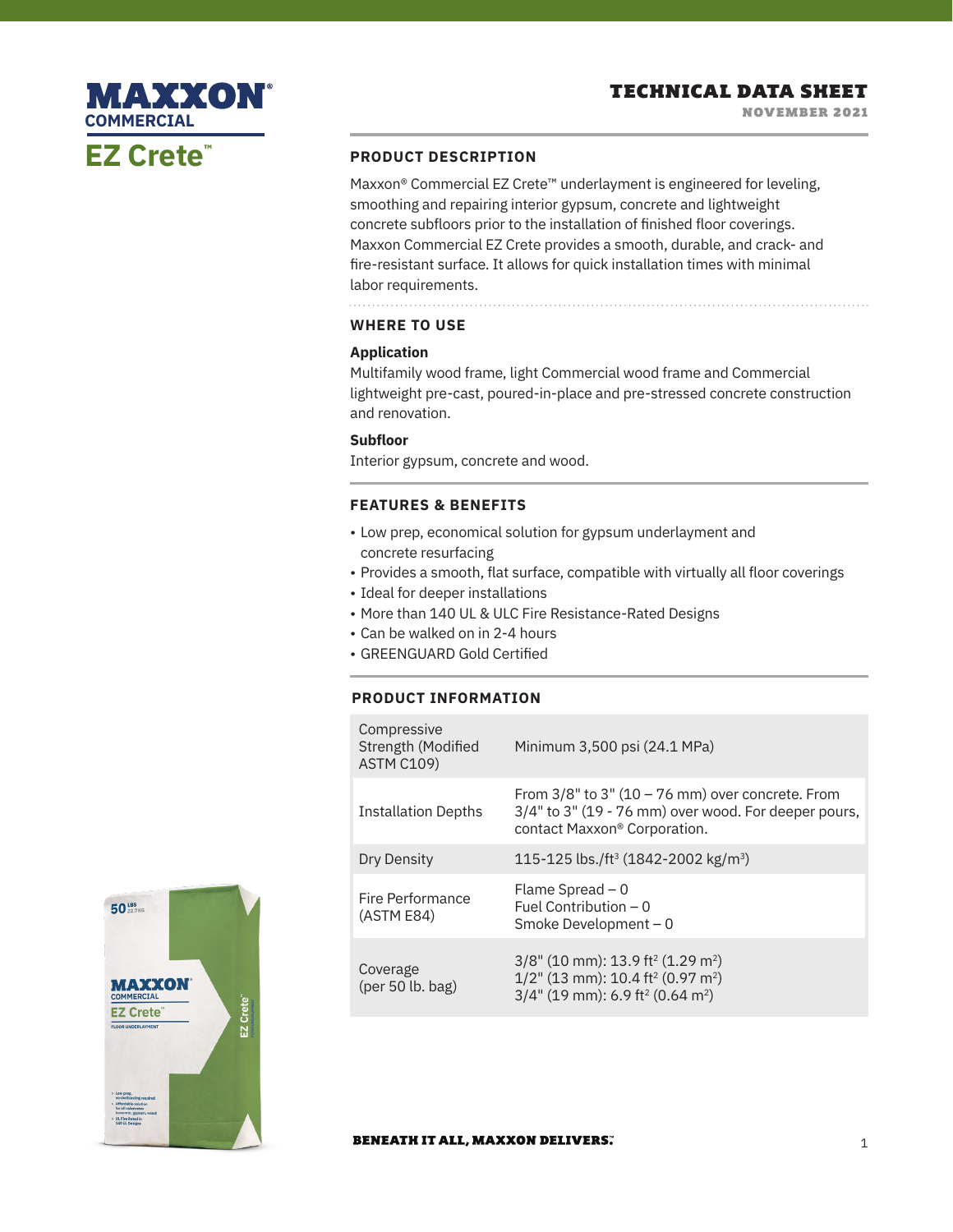#### **ENVIROMENTAL IMPACT**

**EZ Crete™**

**MAXXON®** 

**COMMERCIAL**

|                              |                 | Sample USGBC LEED® Credit Areas*                                                          |
|------------------------------|-----------------|-------------------------------------------------------------------------------------------|
| <b>Project</b>               | <b>Credit</b>   | <b>Category</b>                                                                           |
| <b>Environmental Quality</b> | EQ 2            | <b>Low Emitting Materials</b>                                                             |
|                              | EO <sub>4</sub> | <b>Indoor Air Quality Assessment</b>                                                      |
|                              | EO <sub>9</sub> | Acoustic Performance                                                                      |
| Material & Resources         | MR <sub>3</sub> | <b>Building Product Disclosure</b><br>and Optimization - Sourcing<br><b>Raw Materials</b> |

*\* Credits may vary depending on project type and Maxxon products used.*

Maxxon Commercial EZ Crete is GREENGUARD Gold Certified. For additional information on Maxxon Commercial EZ Crete's environmental credits and certifications visit Maxxon.com/go\_green.

#### **CODE LISTINGS**

- ICC ESR 2540
- UL ER 8477-01
- HUD1286e

## **UL FIRE RESISTANCE-RATED DESIGNS**

| <b>UL Design</b>  |                  |      |      |      |      |      |      |  |
|-------------------|------------------|------|------|------|------|------|------|--|
| G230              | J924             | L212 | L515 | L533 | L551 | L574 | M504 |  |
| G516              | J927             | L501 | L516 | L534 | L552 | L576 | M505 |  |
| G524              | J931             | L502 | L517 | L535 | L556 | L577 | M506 |  |
| G551              | J957             | L503 | L518 | L536 | L557 | L579 | M507 |  |
| G553              | J958             | L504 | L519 | L537 | L558 | L581 | M508 |  |
| G560              | J991             | L505 | L520 | L538 | L560 | L583 | M510 |  |
| G561              | J994             | L506 | L522 | L539 | L562 | L585 | M511 |  |
| G563              | L006             | L507 | L523 | L540 | L563 | L588 | M513 |  |
| G566              | L201             | L508 | L524 | L541 | L564 | L589 | M514 |  |
| G574              | L <sub>202</sub> | L509 | L525 | L542 | L565 | L590 | M515 |  |
| G587              | L <sub>206</sub> | L510 | L526 | L543 | L567 | L592 | M517 |  |
| G597              | L <sub>208</sub> | L511 | L527 | L545 | L569 | L593 | M518 |  |
| J917              | L <sub>209</sub> | L512 | L528 | L546 | L570 | M500 | M519 |  |
| J919              | L210             | L513 | L529 | L547 | L571 | M502 | M530 |  |
| J920              | L211             | L514 | L530 | L549 | L573 | M503 | M531 |  |
|                   |                  |      |      |      |      |      |      |  |
| <b>ULC Design</b> |                  |      |      |      |      |      |      |  |
|                   |                  |      |      |      |      |      |      |  |

|  | I530 L201 L512 M501 M514 M521 |  |  |
|--|-------------------------------|--|--|
|  | LOO3 L511 M500 M503 M520      |  |  |

For more information on current UL and ULC Designs, contact Maxxon Corporation.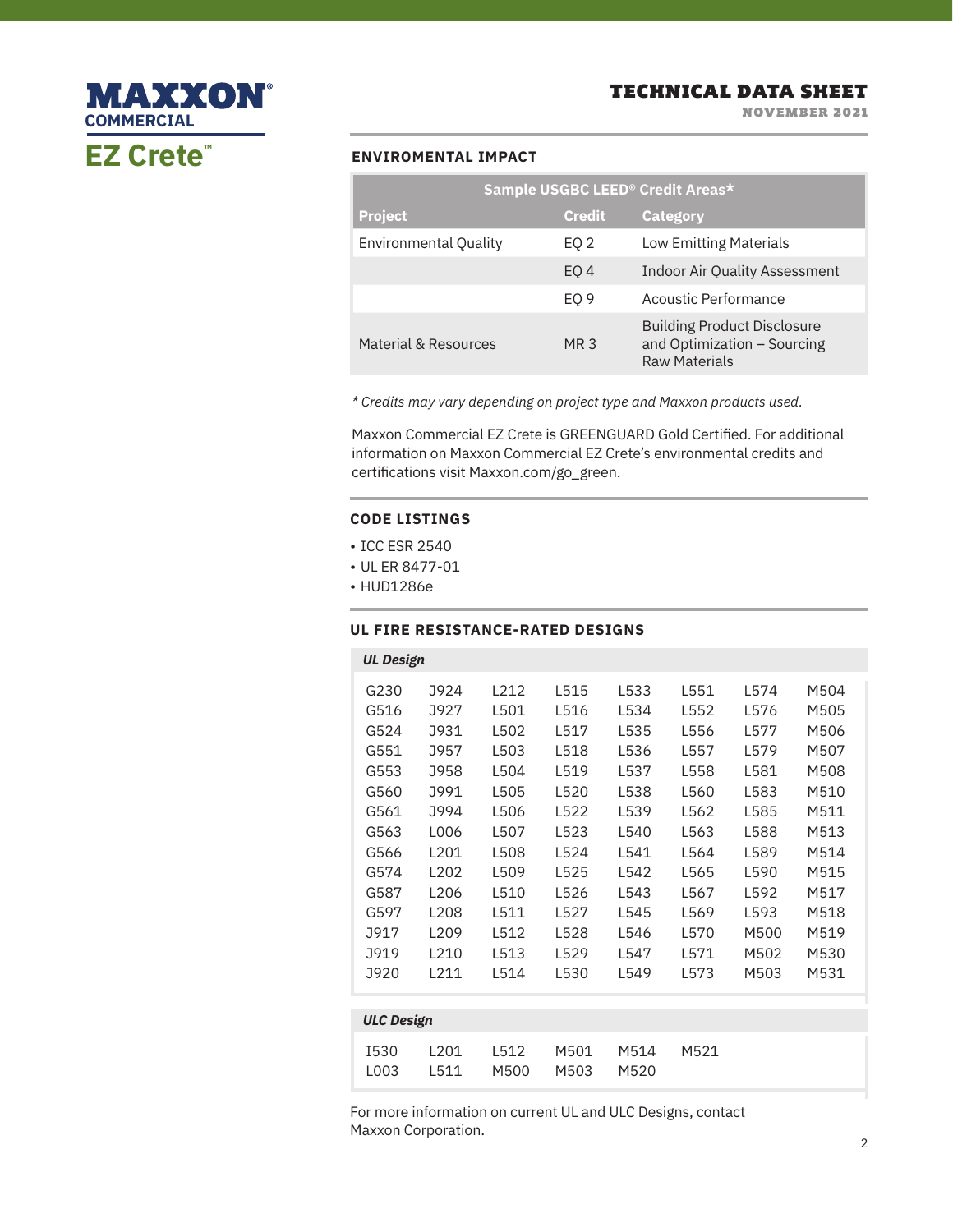

#### **INSTALLATION**

Building interior and floor should be maintained above 50 °F (10 °C) for at least 24 hours prior to installation and until underlayment has set. There should be no air movement until Maxxon Commercial EZ Crete has set, then provide adequate air movement by opening windows to hasten underlayment drying. Minimize direct sunlight during the pour and through the next 72 hours. Plumbing or electrical penetrations should be packed with insulation and sealed. Follow Radiant Panel Association (RPA) recommendations at radiantprofessionalsalliance.org and turn off radiant heating systems 24 hours prior to and after pouring Maxxon Commercial EZ Crete.

Refer to Maxxon's Building Conditions Guide for more information.

#### *Wood Subfloor Preparation*

Wood subfloors must be structurally sound, clean and free of dust and contaminants. For best results, use a vacuum with a HEPA filter.

Wood subfloors must be primed with a Maxxon® floor primer prior to Maxxon Commercial EZ Crete application.

#### *Concrete Subfloor Preparation*

Concrete subfloors must be structurally sound, fully cured, moisture free and have no efflorescence. The subfloor surface must be clean and free of dust and contaminants. If cracks are present prior to pouring Maxxon Commercial EZ Crete, contact a structural engineer to determine the appropriate remediation.

All concrete subfloors should be tested for moisture prior to pouring Maxxon Commercial EZ Crete (see Limitation 4). Moisture-free concrete subfloors and exposed edges must be primed with Maxxon® Commercial Multi-Use Acrylic Primer prior to pouring Maxxon Commercial EZ Crete. See the Maxxon Commercial Multi-Use Acrylic Primer TDS at Maxxon.com for more information.

#### *Gypsum Subfloor Preparation*

Gypsum subfloors must be structurally sound. The gypsum subfloor surface must be clean and free of dust and contaminants. For best results, use a vacuum with a HEPA filter. Remove any parts of the gypsum subfloor that has de-bonded.

For resurfacing of hard, well bonded gypsum underlayment, use Maxxon® Commercial Multi-Use Acrylic Primer. For repair of damaged or dusty old underlayments, we recommend priming the gypsum subfloor and exposed edges with Maxxon® Commercial Fortify™ Primer. See Maxxon Commercial Fortify Primer TDS at Maxxon.com for more information.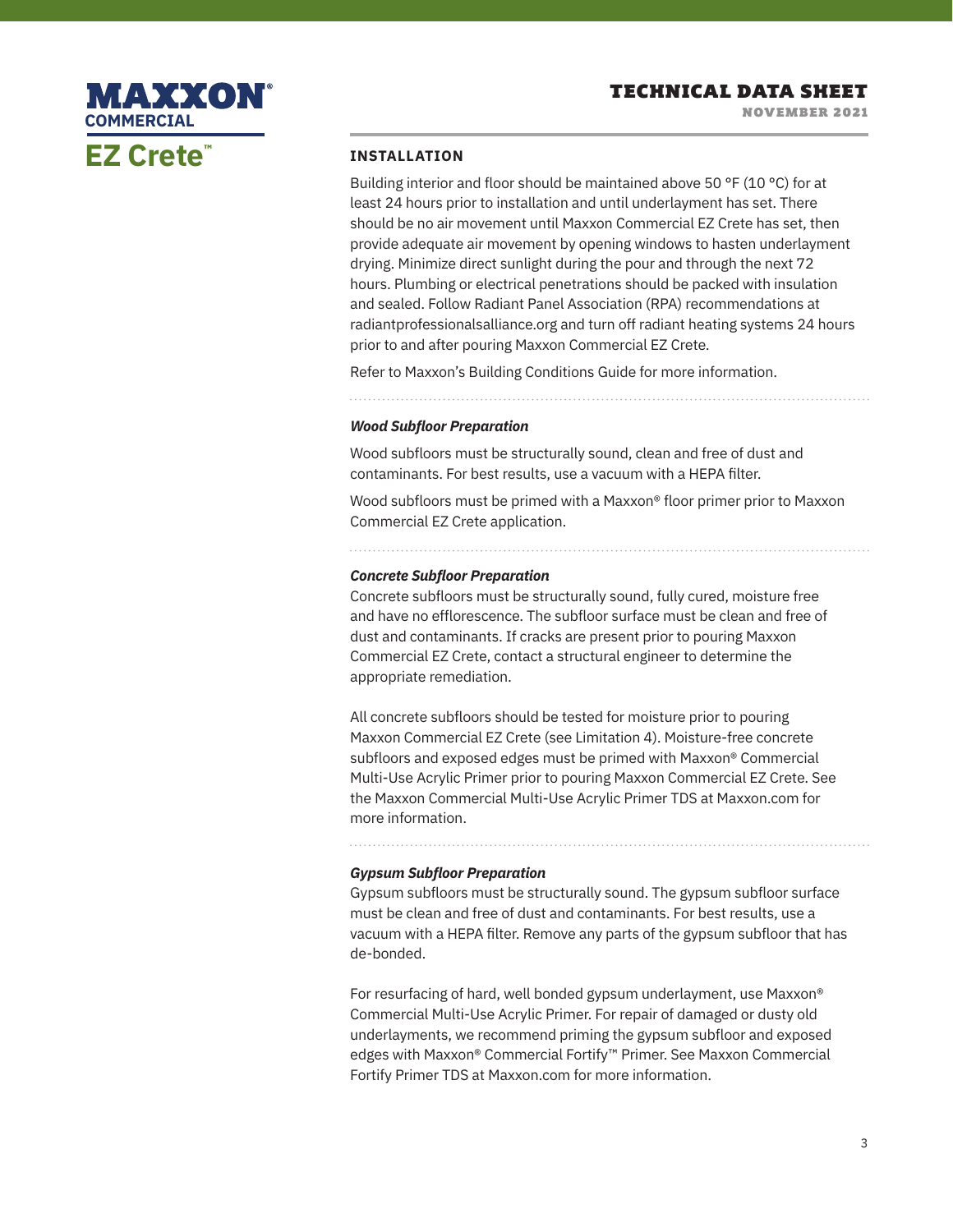NOVEMBER 2021



#### **INSTALLATION** *Continued*

#### *Adhesive Residue Preparation*

All adhesive residue must be tested to determine if it is water-soluble or non-water-soluble. Water-soluble adhesives must be removed down to clean concrete or gypsum. Non-water-soluble adhesives must be scraped to a thin, well-bonded residual as recommended by the Resilient Floor Covering Institute (www.rfci.com) to remove thick areas and adhesive build-up. If adhesive residue is not well-bonded to the concrete or gypsum, or is brittle, powdery or otherwise weak, it must be completely removed down to clean, sound, solid concrete or gypsum. Once residue removal is complete, follow specific subfloor-type preparation as shown above.

*For more general information regarding priming instructions, please refer to Maxxon's Design and Installation guide or contact Maxxon Corporation.*

#### **Tools**

- Mixing barrel (15 gallon)
- 1 gallon measuring tool
- High-speed mixing drill (850 rpm) with Jiffy (preferred) or egg-beater mixing paddle
- Gauge rake
- Smoother/spreader
- Non-metallic cleated shoes
- 6"x6" welded wire mesh (for installations over wood subfloor)
- 

#### *Mixing*

Using a 15-gallon mixing barrel, combine Maxxon Commercial EZ Crete powder and 4.0-4.25 qts. (3.8-4.0 L) of water using a high-speed mixer (850 rpm) with a Jiffy-type mixing paddle. Note - water must be added to mixing barrel first, then mix in powder. If needed, increase water to no more than 4.5 total qts. (4.3 L) per 50 lb. bag. A typical mix consists of two bags of Maxxon Commercial EZ Crete powder with the correct amount of water per bag. Mix to a homogenous, lump-free consistency for approximately 2.5 minutes. Do not overmix. Overmixing can cause air entrainment, which can shorten workability time and/or cause pinholes during application.

For pumping instructions, please contact Maxxon Corporation.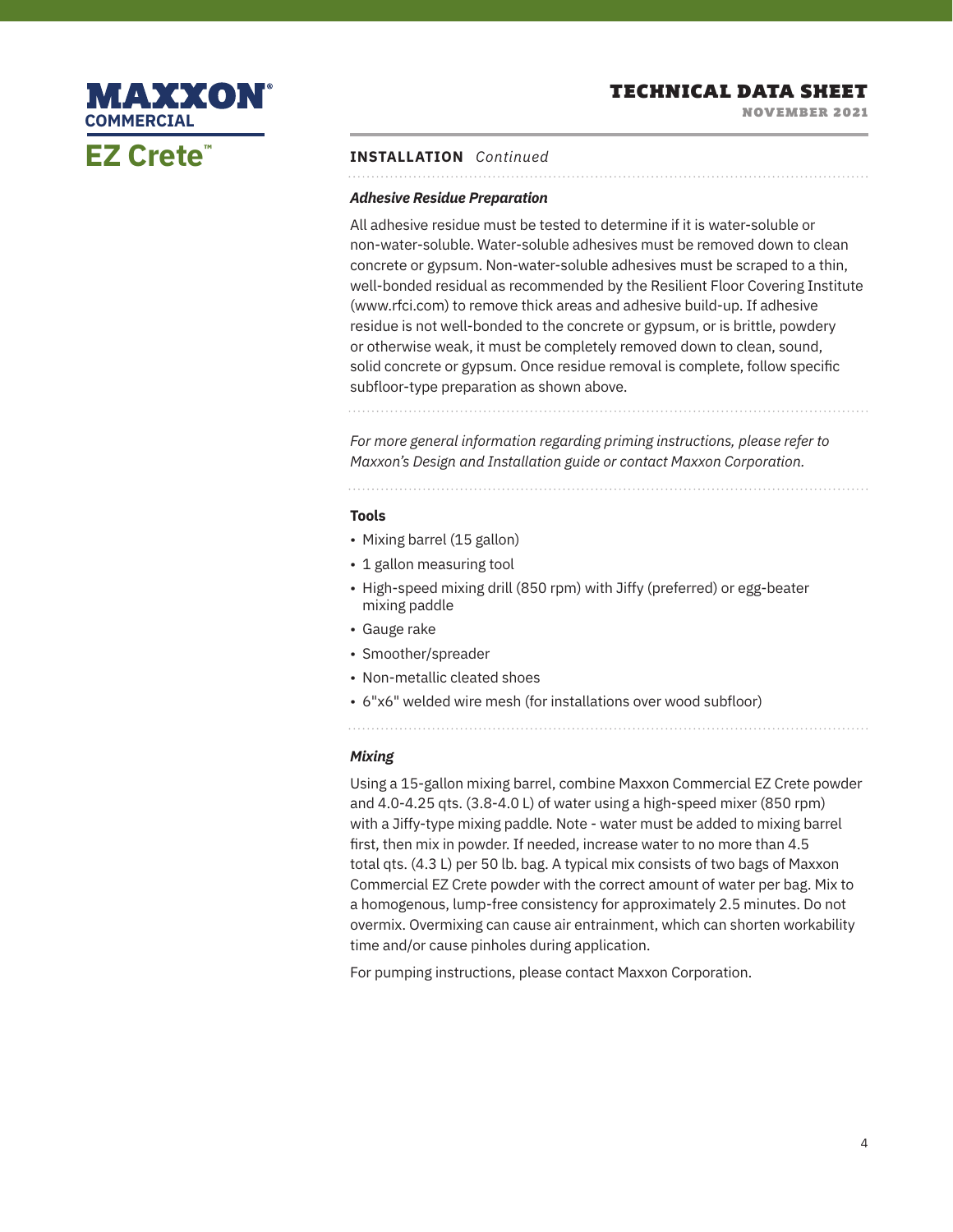NOVEMBER 2021



#### **INSTALLATION** *Continued*

#### *Application Over Existing Concrete or Gypsum*

Pour Maxxon Commercial EZ Crete slurry from mixing barrel directly onto the primed floor. Immediately after placing Maxxon Commercial EZ Crete, spread the material using a gauge rake to assist in achieving the desired depth. Apply enough material to adequately cover all high points with a minimum of 3/8" (10 mm) of material. Follow with a smoother to remove surface air bubbles.

#### *Application Over Wood Subfloor*

Pour Maxxon Commercial EZ Crete slurry from mixing barrel directly onto primed subfloor. Immediately after placing Maxxon Commercial EZ Crete, spread material using a gauge rake to assist in achieving the desired depth. Apply material to a minimum depth of 3/4" (19 mm). Follow with a smoother to remove surface air bubbles.

*Drying*

Continuous ventilation and adequate heat should be provided to rapidly remove moisture from the area until the underlayment is dry. The general contractor/ project superintendent must supply mechanical ventilation and heat if necessary. Under the above conditions, 3/4" (19 mm) thickness drying time is usually 5 to 7 days, while 1" (25 mm) dry time is usually 7-10 days. Reference Maxxon® Underlayment & Finished Floor Goods Installation Procedures brochure at Maxxon.com for complete installation guidelines.

### **LIMITATIONS**

For questions regarding these limitations or for applications other than those described herein, contact Maxxon Corporation at (800) 238-8461.

- 1. For interior use only. If underlayment will be installed prior to doors and windows, contact Maxxon Corporation.
- 2. For on or below grade applications, contact Maxxon Corporation.
- 3. Maxxon underlayments are not intended to bond to wet subfloors. They are not a vapor or moisture barrier. Never install a moisture vapor barrier product over Maxxon underlayments. Do not use where those products will come in prolonged contact with, or repetitive exposure to, water or water vapor.
- 4. It is the responsibility of the general contractor to complete moisture testing before underlayment is installed. If testing is necessary, use the methods specified by the flooring manufacturer, typically ASTM F710. If the MVER exceeds 5 lbs.  $(2.3 \text{ kg})/1,000 \text{ ft}^2 (92.9 \text{ m}^2)/24$  hours or an RH greater than 80%, treat the concrete subfloor with Maxxon® Commercial MVP One Moisture Mitigation Primer or Maxxon® Commercial MVP Two-Part Epoxy. If the flooring manufacturer specifies more stringent moisture limitations or practices, they must be followed. Contact Maxxon Corporation for further information.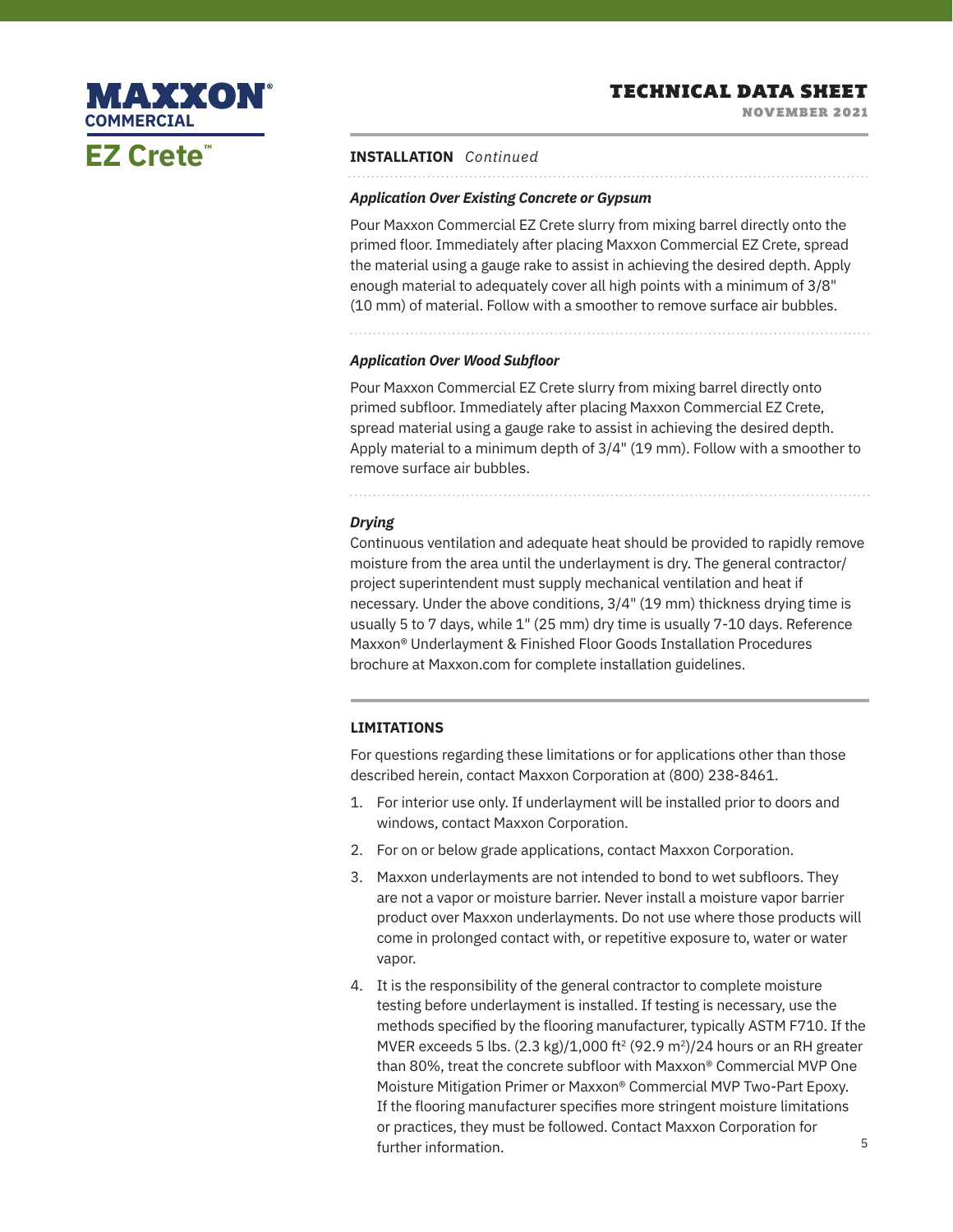NOVEMBER 2021

# **MAXXON® COMMERCIALEZ Crete™**

## **LIMITATIONS** *Continued*

- 5. All subfloors above crawl spaces must be protected by a vapor barrier. Special instructions must be followed when applying Maxxon underlayments to plastic vapor barriers, over particleboard, chipboard, hardboard such as Masonite®, Lauan panels, metal, asbestos, or any other non-dimensionally stable materials. Contact Maxxon Corporation for more information.
- 6. Turn off radiant heating systems 24 hours prior to and after installation.
- 7. Do not clean wood or concrete subfloors with oil-based or silicone-based sweeping compounds. These compounds leave a film on the subfloor surface that will interfere with bond development. Instead, use a vacuum with a HEPA filter to clean the subfloor in preparation for Maxxon Commercial EZ Crete application.
- 8. For applications where organic adhesives, asphalt, coal-tar based adhesives and other oil-based contaminants are found, contact Maxxon for proper remediation methods.
- 9. Maxxon underlayments may be scheduled before or after installation of drywall. For pouring before drywall, contact Maxxon Corporation.
- 10. Maxxon underlayments are non-structural and therefore cannot be expected to reinforce structurally deficient subfloors. The structural floor should be adequate to withstand design loads with deflection limitations of L/360. Some floor coverings may require more restrictive deflection limits. Determining the appropriate structural design of the floor is not the responsibility of Maxxon nor the Maxxon applicator.
- 11. Respect active control joints. Always ensure such joints are honored completely through Maxxon underlayments. In cases where control or expansion joints are not present in the subfloor, or cracking has occurred due to slab movement, consult a structural engineer.
- 12. Avoid walking on installed surface until set, typically within 2-4 hours.
- 13. Trade traffic may resume 24 hours after installation. After trades resume, the underlayment may be exposed to rolling dynamic loads. To limit damage where underlayment will be subjected to heavy wheeled or concentrated loads, place temporary wood planking over the underlayment.
- 14. Prior to floor-covering installation, a moisture test of Maxxon Commercial EZ Crete is highly recommended. When testing the underlayment for dryness, use ASTM F2659. The moisture content should not exceed 5%. If the Maxxon Commercial EZ Crete pour is greater than 2", test using ASTM F2170. That RH should not exceed 80%. Do not install floor goods until those limitations are met. If the flooring manufacturer specifies more stringent moisture limitations, they must be followed. Reference Maxxon® Underlayment & Finished Floor Goods Installation Procedures brochure at Maxxon.com.
- 15. Maxxon Commercial EZ Crete cannot be used as part of a wear surface system.